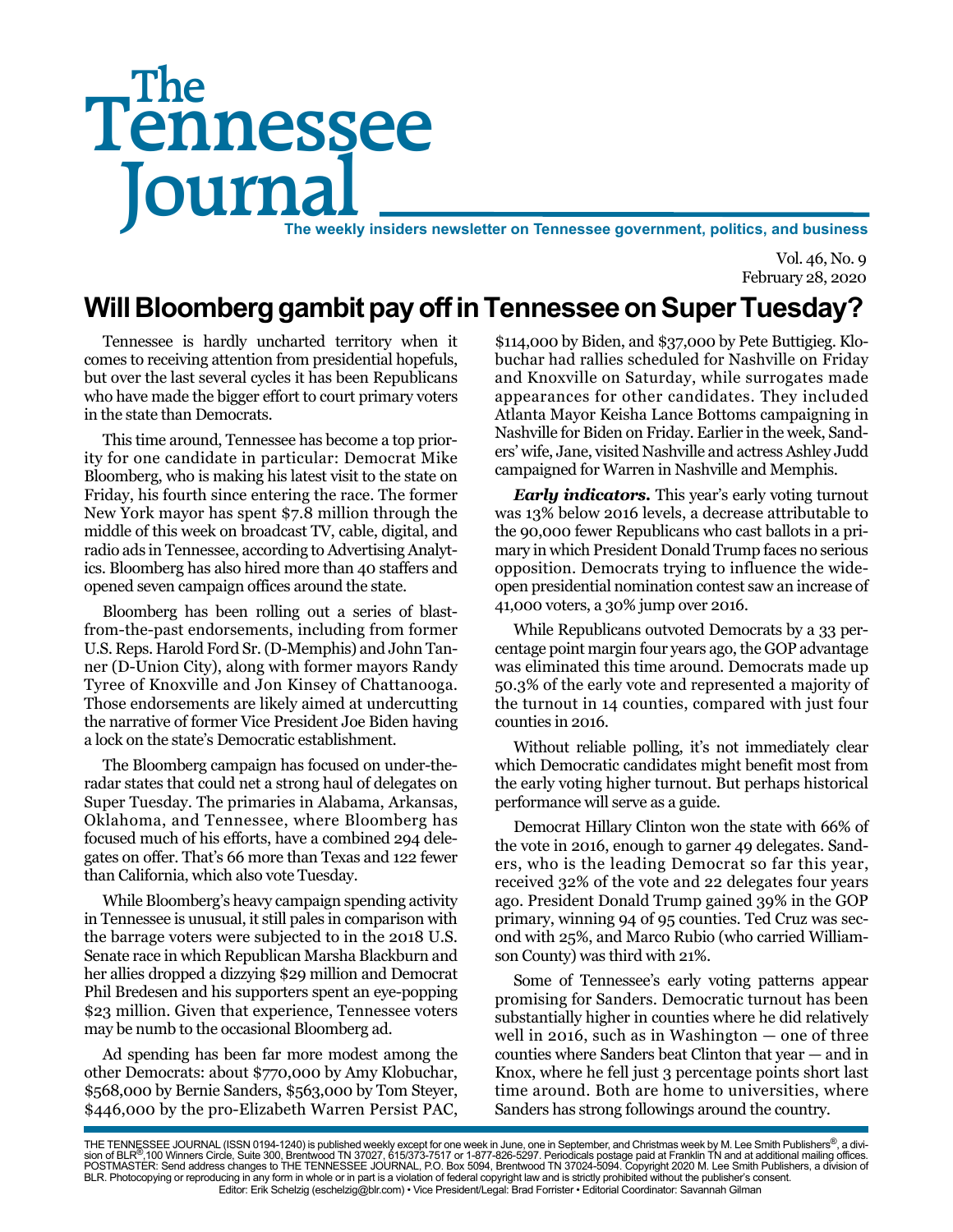Clinton in 2016 trounced Sanders in Shelby and Davidson counties, the state's most heavily Democratic areas, winning a respective 80% and 65% of the vote. Both counties had originally been expected to solidly support Biden this time around, but his lackluster showings in early primaries have contributed to flagging enthusiasm for the former vice president.

The Biden campaign is banking on a strong performance in Saturday's primary in South Carolina — the first contest featuring a major African-American population — to turn the tide for Super Tuesday states casting ballots next week. But that will be too late for those who have voted early — which was about one out of every three Democrats in the 2016 primary.

*Democratic surge?* It was an unexpected development for Democrats, a party grown accustomed to lackluster turnout at the polls, to outnumber Republicans in early voting. But before Democrats get too excited about their 2,429-ballot margin through the 12-day period, it's worth remembering that incumbent presidents have inspired far more meager turnouts in the past.

About 167,000 Republicans cast ballots in early voting this year, presumably the vast majority of them for Trump. That compares with just 99,000 Republican ballots, or 21% of all the votes cast, in the 2004 primary when President George W. Bush was seeking his second term. Bush nevertheless went on to carry the state over Democrat John Kerry 57% to 43%.

**County Dem change GOP change Total change GOP % Dem %** Shelby | 7,864 | -7,710 | 154 | 22% | 78% Knox 7,081 -8,744 -1,663 51% 49% Davidson 6,682 -9,698 -2,816 21% 79%

Williamson 3,921 -4,259 -338 48% 52% Hamilton | 3,380 | -3,686 | -306 | 43% | 57% Rutherford 2,227 -6,399 -4,172 46% 54% Wilson 1,1612 797 2,487 66% 33% Washington 1,366 160 1,496 65% 35%

Here's a closer look at the top counties where Democratic turnout rose the most compared with 2016:

#### *From the courts*

#### **Supreme Court in 3-2 ruling upholds state cap on noneconomic damages**

A narrowly divided state Supreme Court has ruled that a Tennessee law placing caps on noneconomic damages in civil lawsuits does not violate the right to a jury trial guaranteed by the state constitution. The decision upholds a key component of the tort reform package championed by former Gov. Bill Haslam and his then-legal counsel Herbert Slatery, who is now the Supreme Court-appointed state attorney general.

Justices Jeff Bivins, Holly Kirby, and Roger Page, each Haslam appointees, formed the majority. The dissenters were Justices Cornelia Clark and Sharon Lee, appointees of former Democratic Gov. Phil Bredesen.

The law enacted in 2011 set a \$750,000 limit for noneconomic damages — for such things as pain, suffering,

disfigurement, or injury to reputation. The statute also limited punitive damages to double the compensatory damages or \$500,000, whichever is greater. The latter has been found to violate the state constitution by the 6th Circuit U.S. Court of Appeals.

Critics of the federal decision argued the panel erred by declining to ask the state Supreme Court to weigh in on Tennessee constitutional questions. But the nation's highest court in December declined to consider a challenge of the ruling in *Lindenberg v. Jackson National*.

This week's state ruling is in response to certified questions submitted by U.S. District Judge Eli Richardson after a jury had awarded a California woman named Jodi McClay \$930,000 in noneconomic damages — or \$180,000 more than the state cap — after a beverage cooler fell and crushed her foot at the Nashville airport.

Bivins wrote in the ruling that juries are not informed about the cap on noneconomic damages as they deliberate over awards. That extra step means plaintiffs have not lost their right to having juries decide the underlying facts of cases, he found. Bivins cited state Supreme Court rulings in Alaska, Idaho, Ohio, and Maryland that came to similar conclusions upholding the constitutionality of caps on noneconomic damages.

Clark wrote in her dissent that every version of the Tennessee Constitution since 1796 has declared "the right of trial by jury shall remain inviolate." The caps on damages amount to a "legislative usurpation of the jury's constitutionally protected fact-finding function," she wrote, citing similar rulings by high court counterparts in Alabama, Georgia, Kansas, Missouri, and Washington declaring that caps on damages violate their respective constitutions.

Lee questioned the need for the caps when Tennessee doesn't have a history of "runaway juries." In the five years before the tort reform law, the annual average award of economic and noneconomic damages was about \$299,000. In the five years after the new law went into effect, the average was nearly \$373,000. Lee said the judicial power to reduce jury awards is only permissible under the state constitution because plaintiffs who disagree with the modifications can seek new trials.

As for the disparity between the state ruling upholding noneconomic damages and the 6th Circuit decision throwing out the limits on punitive damages, Bivins stressed that federal decisions are not binding in state courts. He also declared the reasoning behind the *Lindenberg* decision to be "unpersuasive." But because the cap on punitive damages was not including in the pending case, "we express no opinion on this issue." It appears to be only a matter of time before someone makes sure to put that question to the high court.

*Appeals court.* The Governor's Council for Judicial Appointments has narrowed the field of 16 applicants to succeed retiring Appeals Judge Charles Susano Jr. to a panel of three for Gov. Bill Lee to choose from. The finalists are Chancellor Jerri Bryant of Athens, Circuit Judge Kristi Davis of Knoxville, and Circuit Judge Thomas Wright of Greeneville.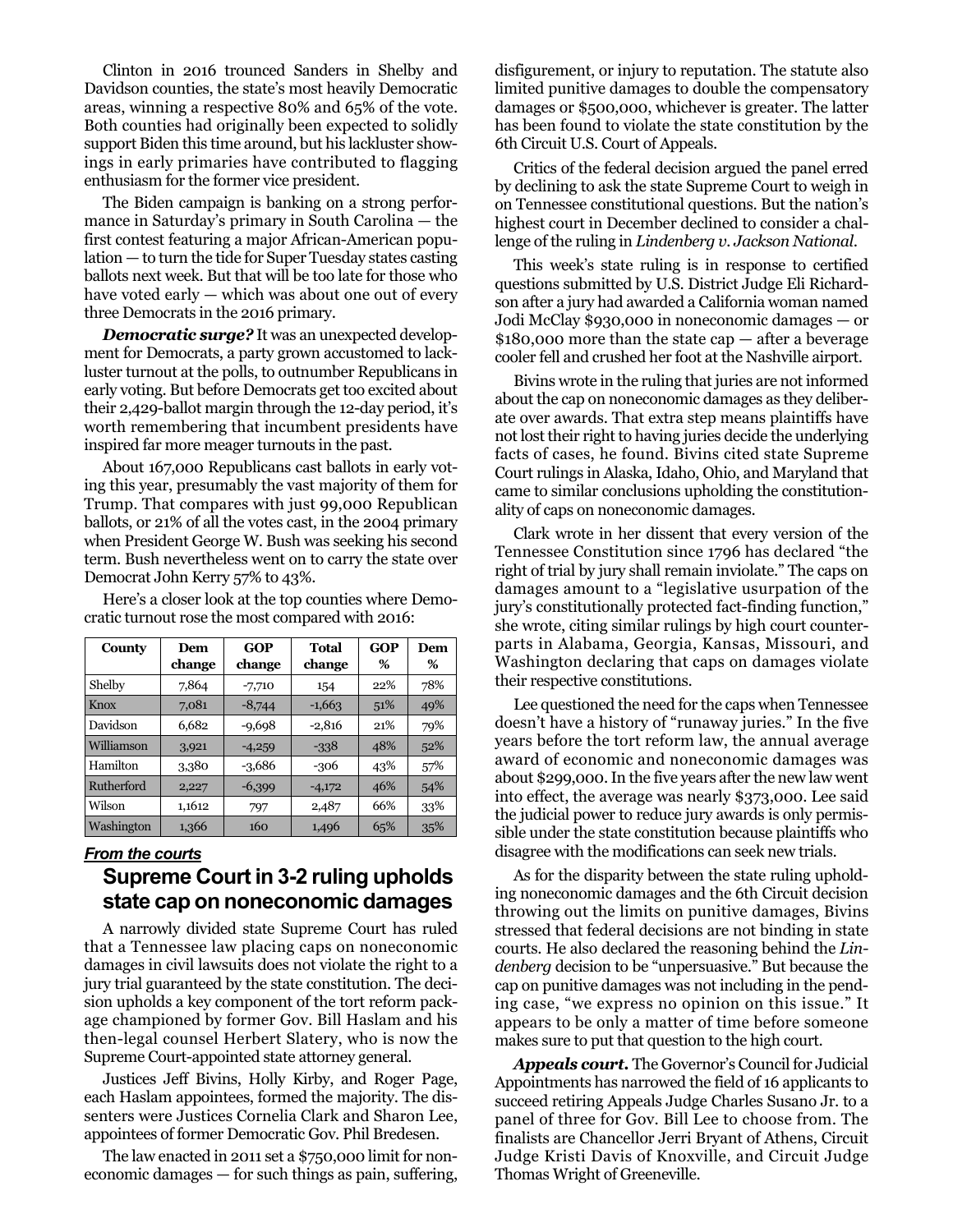## Tennessee News Digest

● Explosives maker Accurate Energetic Systems LLC announced a nearly \$10 million expansion and modernization of its 1,300-acre facility in Hickman and Humphreys counties, creating 80 jobs.

● Nashville has the country's secondhottest job market after Austin, Texas, according to the latest ratings by *The Wall Street Journal.* Memphis ranked 29th among the largest 381 metro areas. Among cities with fewer than 1 million

residents, the paper rated Jackson at No. 62, Clarksville No. 86, Chattanooga No. 99, and Knoxville No. 114. Johnson City got the state's worst ranking at No. 226. ● The Justin P. Wilson Cumberland Trail State Park is getting a 6,229-acre, or nearly 10-square-mile, addition. The acquisition will connect the Ozone Falls State Natural Area to the park. Plans call for the trail to run 300 miles from the Cumberland Gap to Chattanooga.

● The former home of *The Tennessean* and *Nashville Banner* will not, as widely speculated, be turned into a parking lot. The *Nashville Post* reports it will instead serve as a staging ground for nearby construction projects.

● The Joint Center for Political and Economic Studies found Tennessee's congressional delegation is the only one in Washington without a person of color serving in a senior staff position.

#### *Legislative roundup*

#### **Lee goes great guns over permitless carry amid uneasy GOP relations**

Second-year Gov. Bill Lee has been keeping fellow Republicans in the General Assembly off balance with his major policy initiatives. While many criticized his decision to keep Tennessee in the federal refugee resettlement program, the stage was overflowing with GOP supporters when he announced plans to file sweeping legislation aimed at curbing access to abortions.

Muttering has been on the rise among Republican lawmakers about Lee's efforts to extend 12 weeks of paid leave to state employees caring for a new child or ill family member. But the pendulum again swung toward the political red meat Thursday, when Lee announced he will lead efforts to do away with requirements to obtain a state-issued permit to carry handguns in public.

Lee was joined onstage by an overflow crowd of Republican lawmakers thrilled with his decision to take the lead on eliminating the permit requirements. The governor said the measure will also increase penalties and set mandatory sentences for stealing guns. The cost of the proposal wasn't immediately available.

The National Rifle Association is working closely with the Lee administration on the proposal. But the effort was panned Shelby County District Attorney General Amy Weirich, a Republican, who said removing permit requirements for open carry would create "incredible challenges for law enforcement."

Tennessee's longstanding handgun permit system requires background checks and eight hours of handson weapons training. About 653,000 Tennesseans, or 12% of the state's adults, were permit holders as of the end of last year. The state suspended or revoked 2,793 permits and denied 2,326 applications in 2019.

A law that went into effect on Jan. 1 created a twotiered system. The old permits are now classified as "enhanced," while the new "concealed-only" permits can be obtained through an online-only course.

*Family leave.* Republican unease about Lee's family leave policy resulted in the governor withdrawing an executive order that would have put the program into effect for state workers starting on Sunday. He's now pursuing legislation to write the policy into law for executive, legislative, and judicial branch employees.

Beyond the lack of partisan enthusiasm for the plan (family leave proposals have traditionally been championed by Democrats), Republican lawmakers also chafed at the governor's claim that the change wouldn't come at any new cost to the state. The legislature's fiscal note on the policy change now pegs the cost at \$15 million per year, mostly to pay for overtime and temporary workers to cover for employees going on leave.

*Certificates of need.* New House Speaker Cameron Sexton's major priorities include an overhaul of what he sees as Tennessee's overly cumbersome certificate-of-need system for permitting new hospitals and medical facilities around the state.

The Crossville Republican's efforts are meeting resistance from the Tennessee Hospital Association, which prefers the current system. The THA this week launched what it calls a campaign to "engage and mobilize" hospital employees on healthcare issues in the state. The effort dubbed "We Care We Vote" is a not-so-subtle reminder to lawmakers that hospitals are top employers in many parts of the state.

*Literacy initiative.* Lee's plan to spend \$68 million on a new literacy initiative was lauded by both sides of the aisle when he first proposed it in his State of the State address earlier this month. But when the detailed legislation was finally unveiled this week, the plan suddenly received some pushback from education groups worried he was moving too quickly.

But Lee picked up an important ally in Sexton, with whom he hasn't necessarily seen eye-to-eye on other education issues so far. The governor and the speaker toured a Nashville elementary school on Thursday, and Sexton told *The Tennessee Journal* afterward that he was in "total agreement" with Lee on the literacy proposal. Sexton cited its focus on phonics at the earliest grade levels to promote reading proficiency.

Superintendents have also raised concerns about the legislation for proposing diagnostic testing for children in kindergarten through second grade. Testing currently begins in third grade. Lee said assessments are necessary to ensure the program is working. Sexton said he expects the administration to make a "great case" to lawmakers about why the tests are needed.

**Search warrant.** The FBI executed search warrants on the home and nursing school owned by state Sen. Katrina Robinson (D-Memphis) last week.